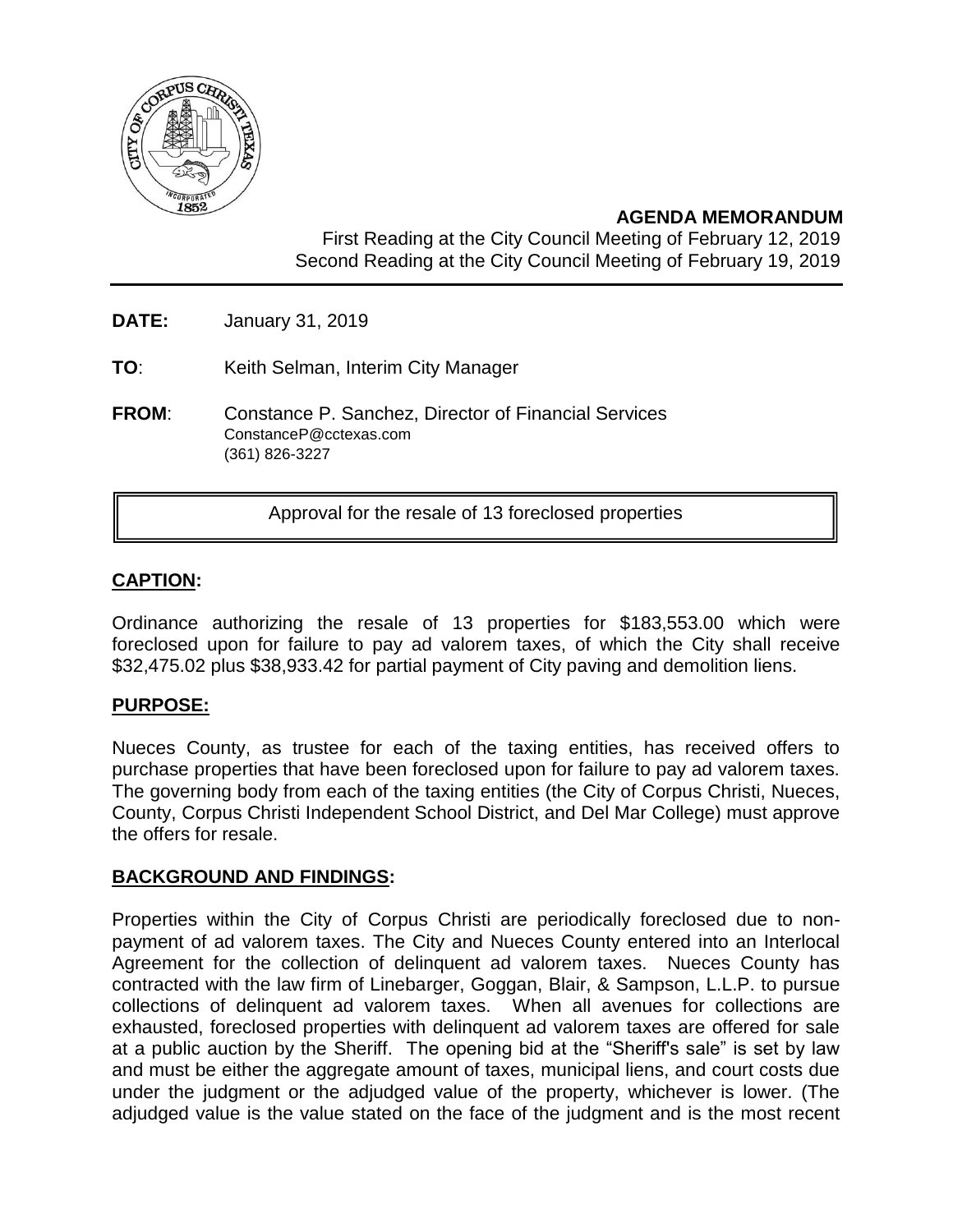tax appraisal value certified by the Nueces County Appraisal District.) If nobody is willing to pay the opening bid amount for the property, then the Sheriff strikes it off (sells it) to the taxing entities. The taxing entities then get the property in lieu of their delinquent taxes.

The law firm will then put the property on their tax resale list, will nail a "For Sale" sign on the property, and will solicit purchase offers from the public. When an offer or offers are received, they then bring the highest offer forward for consideration and action by the governing bodies of the involved taxing entities. All the entities must approve the offer, or it is rejected.

The law firm has proposed the resale of 13 properties at the bid prices listed in Exhibit A. Each of the 13 properties was reviewed by Engineering, Planning/Environmental and Strategic Initiative (ESI), and Housing and Community Development for potential City use. Per Rudy Bentancourt, Housing and Community Development Director, each project has been vetted for potential removal from the list. Each property, however, is currently under a 2-year statutory right of redemption period with the earliest of four (4) properties being released in November 2019. Section 34.21 of the Texas Property Tax Code gives any person who loses their property at a tax sale, the absolute right to redeem the property from the tax sale purchaser within a limited amount of time – in this case, two (2) years. Additionally, removing any property from the list will require a funding source to maintain the abatement of the properties - as well as a funding source to purchase the properties from the governing body of each of the taxing entities. As a result, City staff decided not to pull any of the 13 properties from the list.

The monies received from this sale are distributed pursuant to the property tax code. The net proceeds from the sale are first applied to pay off the outstanding court costs and the remaining funds are applied on a pro rata basis to each taxing jurisdiction. Approval of the ordinance will authorize the Nueces County Judge to execute a Resale Deed for the properties listed so they can be returned to the property tax roll for the upcoming year.

## **ALTERNATIVES:**

n/a

## **OTHER CONSIDERATIONS:**

Do not accept offers.

## **CONFORMITY TO CITY POLICY:**

This item conforms to City policy.

## **EMERGENCY / NON-EMERGENCY:**

This item is not an emergency and is scheduled for approval in two readings.